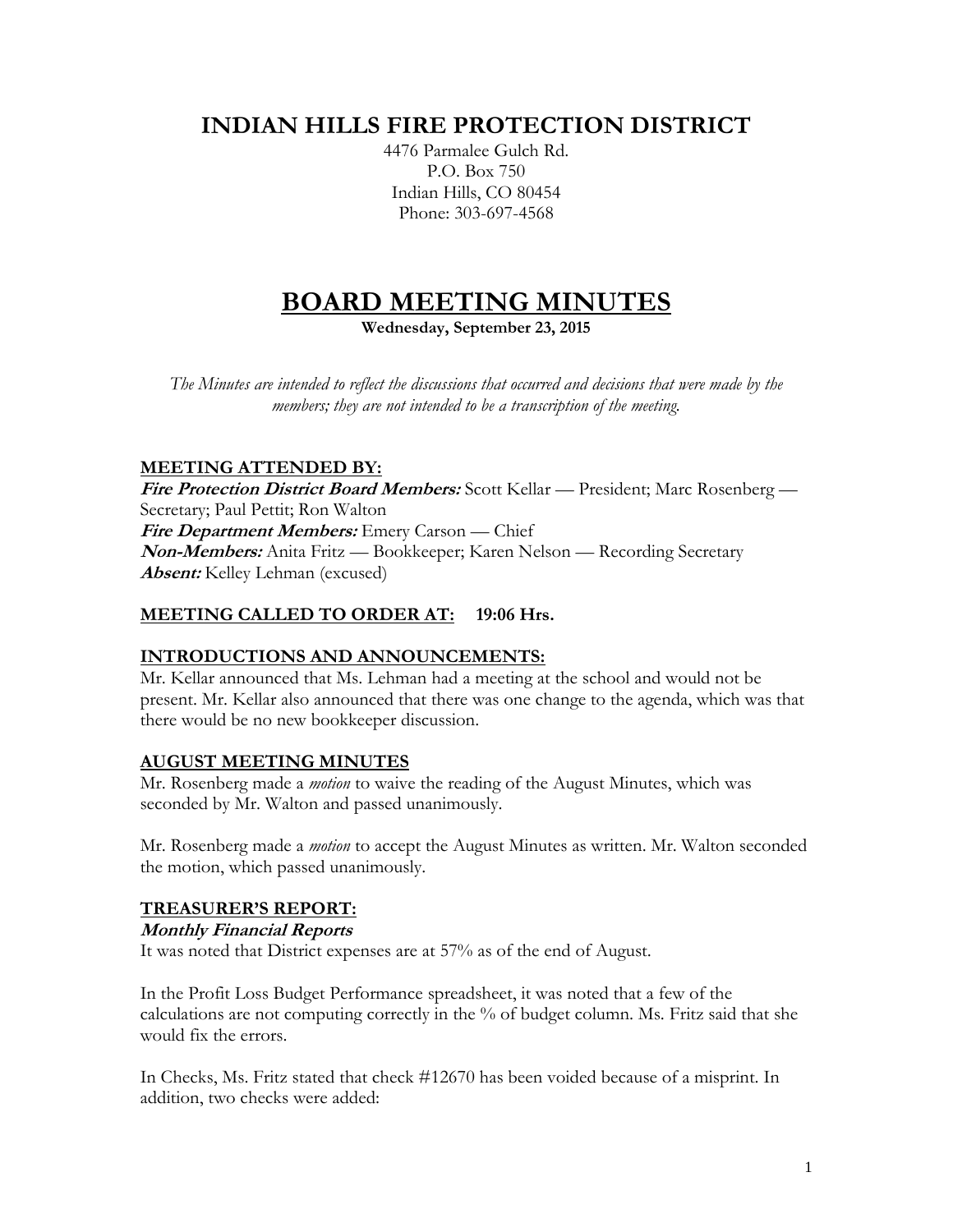- #12687 to A&A Topper for \$2,329.00 for a topper for apparatus 358
- #12688 to Stonebrook Roofing for \$14,432 for work on the station soffits and hose tower

Mr. Pettit made a *motion* to approve checks #12671-12688, plus automated payments, credit card expenses, and bank fees. Mr. Walton seconded the motion, which passed unanimously.

## **Audit Update**

Ms. Fritz stated that the audit would be submitted by September 30 and that Board member signatures may be required. The auditor was presently waiting on information from the District's prior attorney, she added.

#### **Unemployment Insurance Filings**

Mr. Kellar stated that Ms. Fritz would research why the District has been receiving notices of delinquent unemployment insurance filings.

## **2016 Budget**

A draft of the 2016 budget was distributed for discussion. It was noted that the property tax income is up significantly for the coming year, giving the District more money to work with.

After discussion on a line-by-line basis, it was agreed to add an account (#6430) for Dispatching Fees and allocate  $$2,500$  to it. Also, account #6612 (4<sup>th</sup> of July Expenses) was increased from \$1,000 to \$1,500. Finally, \$2,500 was allocated to account #7040 (Hardware). After all expenses, net income of slightly more than \$10,000 is anticipated for the year.

Discussion followed about how to allocate the increased revenue as well as when the budget hearing should be held. It was decided that the proposed budget would be posted for public review and a hearing would be held at the November 18 Board meeting to hear public comment before final approval.

#### **DEPARTMENT/OFFICERS' REPORTS:**

**Fire Marshal — Randy Rudloff** Not present.

## **Chief — Emery Carson**

Mr. Carson distributed a report and began by stating that the Department had participated in a very successful Big Chili event earlier in the month. He announced that Mr. Kram from the community had been awarded first place for best firefighter chili while community member Mr. Owens had been awarded third place for his veggie chili.

The sign board in front of the station is now complete, Mr. Carson announced, thanking Ms. Ryplewski for her work on the logo. Also complete is the station roof and siding work, Mr. Carson added.

Next, Mr. Carson stated that the topper for apparatus 358 should arrive by the end of the week. He also shared that he and Ms. Nelson would be attending the FPPA's employer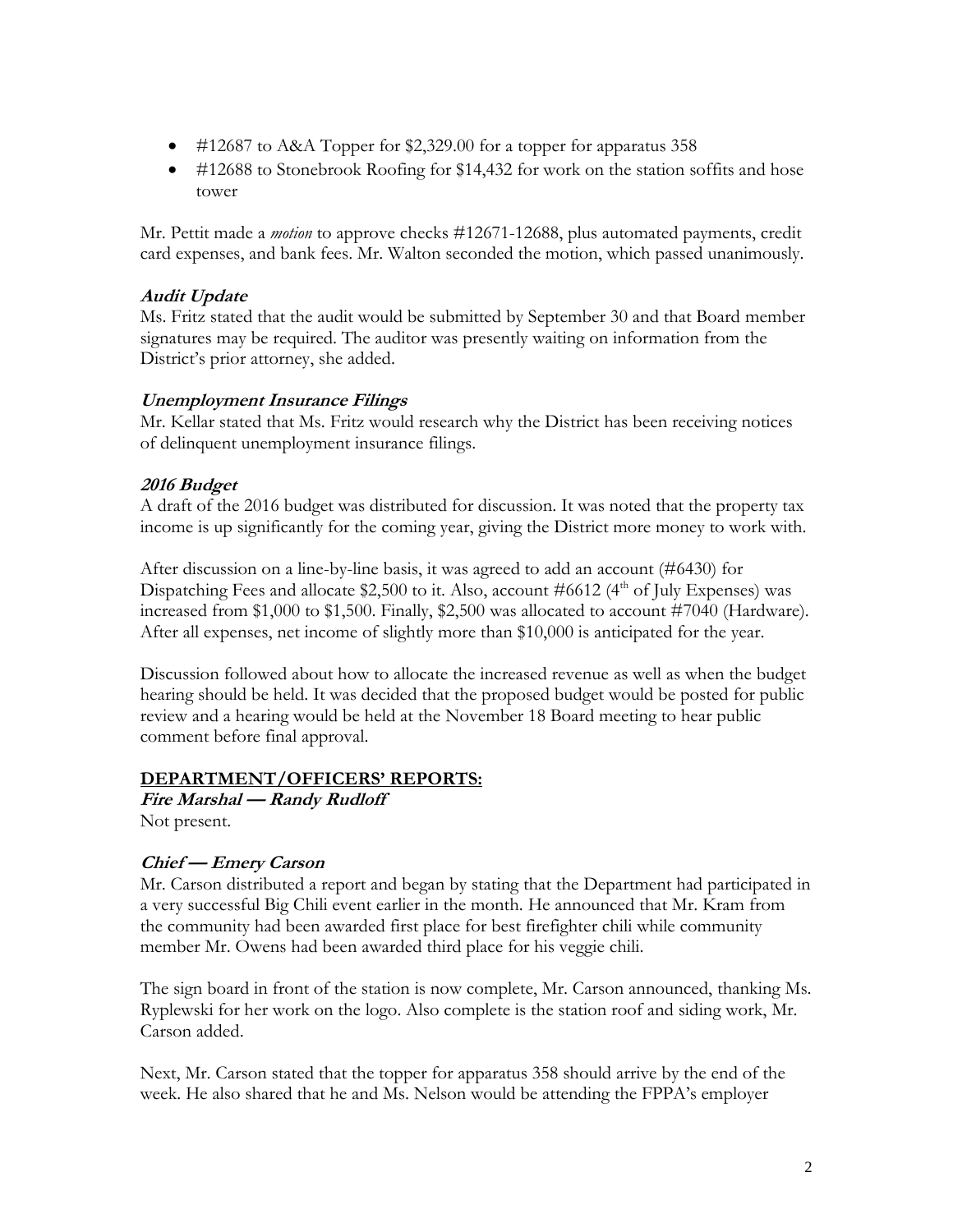summit in mid-October. In addition, it was noted that there was no radio maintenance contract with QDS yet. Mr. Carson said he would follow up with the company.

Mr. Carson concluded his report by summarizing the calls for the month, which total 17 to date. Total calls for the year stand at 161.

#### **Assistant Chief — Marc Rosenberg**

Mr. Rosenberg shared that he, Mr. Carson, and Mr. Kellar had met with Mr. Frank and Mr. Gaudreau from the Indian Hills Water District to discuss the community's hydrants. It was clarified that while the Water District owns the hydrants, the Department can help maintain them via painting, flagging, and numbering. It was noted that work is being done to GPS all 32 hydrants in the District.

### **Fire Captain — Scott Case**

Not present.

**EMS Captain — Bob Fager**

Not present.

#### **OLD BUSINESS:**

#### **Station Drywall Repair**

Mr. Carson said that only one estimate has been received to date. He added that several companies want to charge to give estimates. Mr. Rosenberg said that he could get another bid. It was agreed that the topic would be discussed at the next month's Board meeting.

#### **NEW BUSINESS:**

#### **Snowplow Contract**

Discussion was tabled until the following month.

#### **Shed Roof**

Mr. Carson said that he would speak to Stonebrook about re-roofing the shed.

#### **New Auditor**

Discussion occurred regarding whether the District should consider hiring a different auditor for next year. Ms. Fritz recommended staying with the current auditor if there was a change in the bookkeeper position.

#### **EXECUTIVE SESSION:**

Mr. Walton made a *motion* to call an Executive Session at 20:43 per CRS § 24-6-402(4)(f) to discuss personnel issues. Mr. Rosenberg seconded the motion, which passed unanimously. All meeting attendees left the room with the exception of the Board members. Recording commenced using the District's recorder.

The Executive Session concluded at 21:48 and the meeting was called back to order.

## **ADJOURNED AT: 21:50**

There being no more business to discuss, Mr. Rosenberg made a *motion* to adjourn the meeting. Mr. Walton seconded the motion, which passed unanimously.